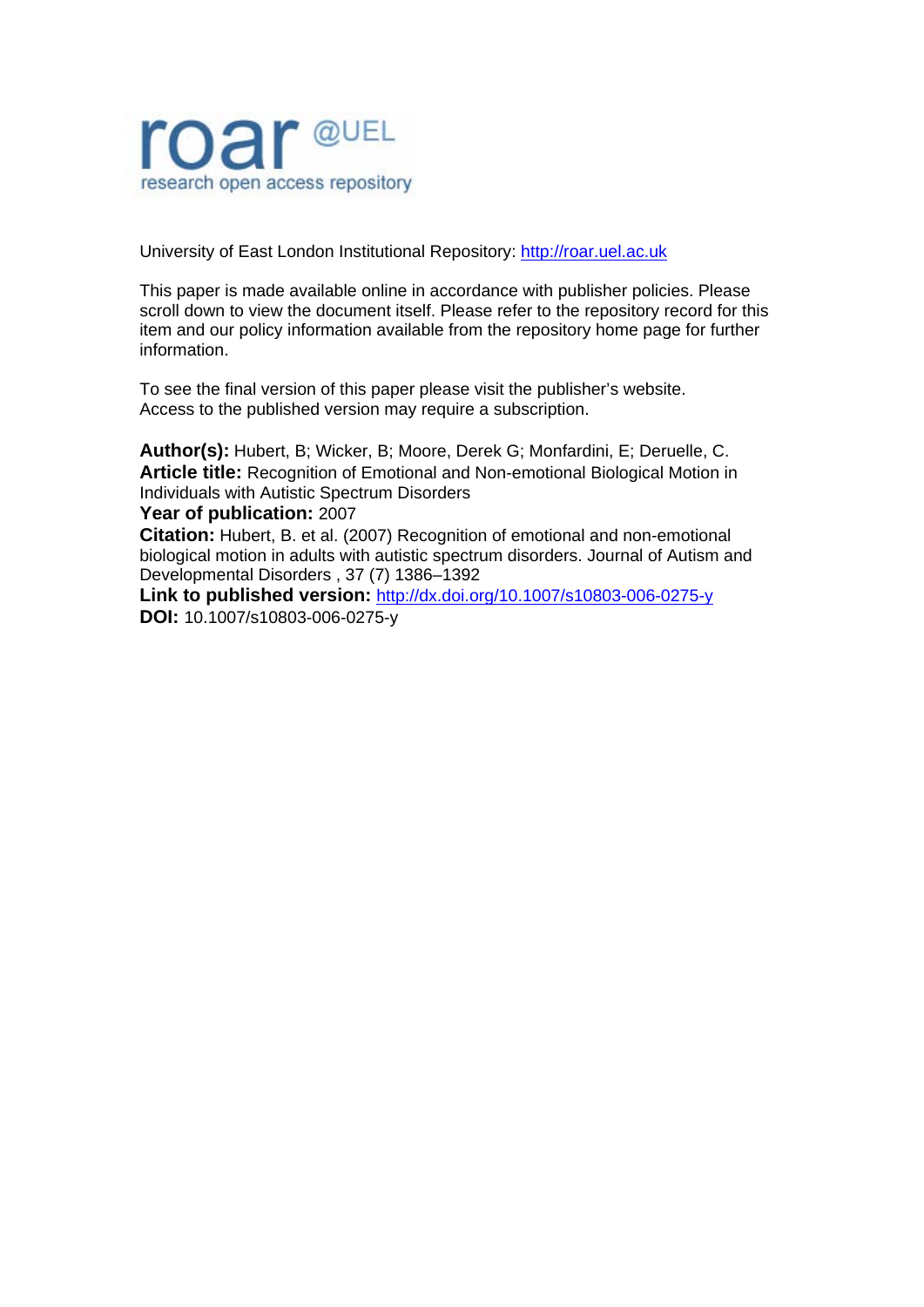# **Recognition of Emotional and Non-emotional Biological Motion in Individuals with Autistic Spectrum Disorders**

B. Hubert <sup>1</sup>, B. Wicker<sup>1</sup> D. G. Moore<sup>2</sup> E. Monfardini<sup>1</sup>, H. Duverger<sup>1</sup>, D. Da Fonséca<sup>1</sup>, C. Deruelle<sup>1</sup>

<sup>1</sup> Mediterranean Institute of Cognitive Neurosciences, CNRS, 31 Chemin Joseph Aiguie, UMR 6193, 13402 Marseille cedex 20, France

<sup>2</sup> School of Psychology, University of East London, Romford Road, London, UK E15 4LZ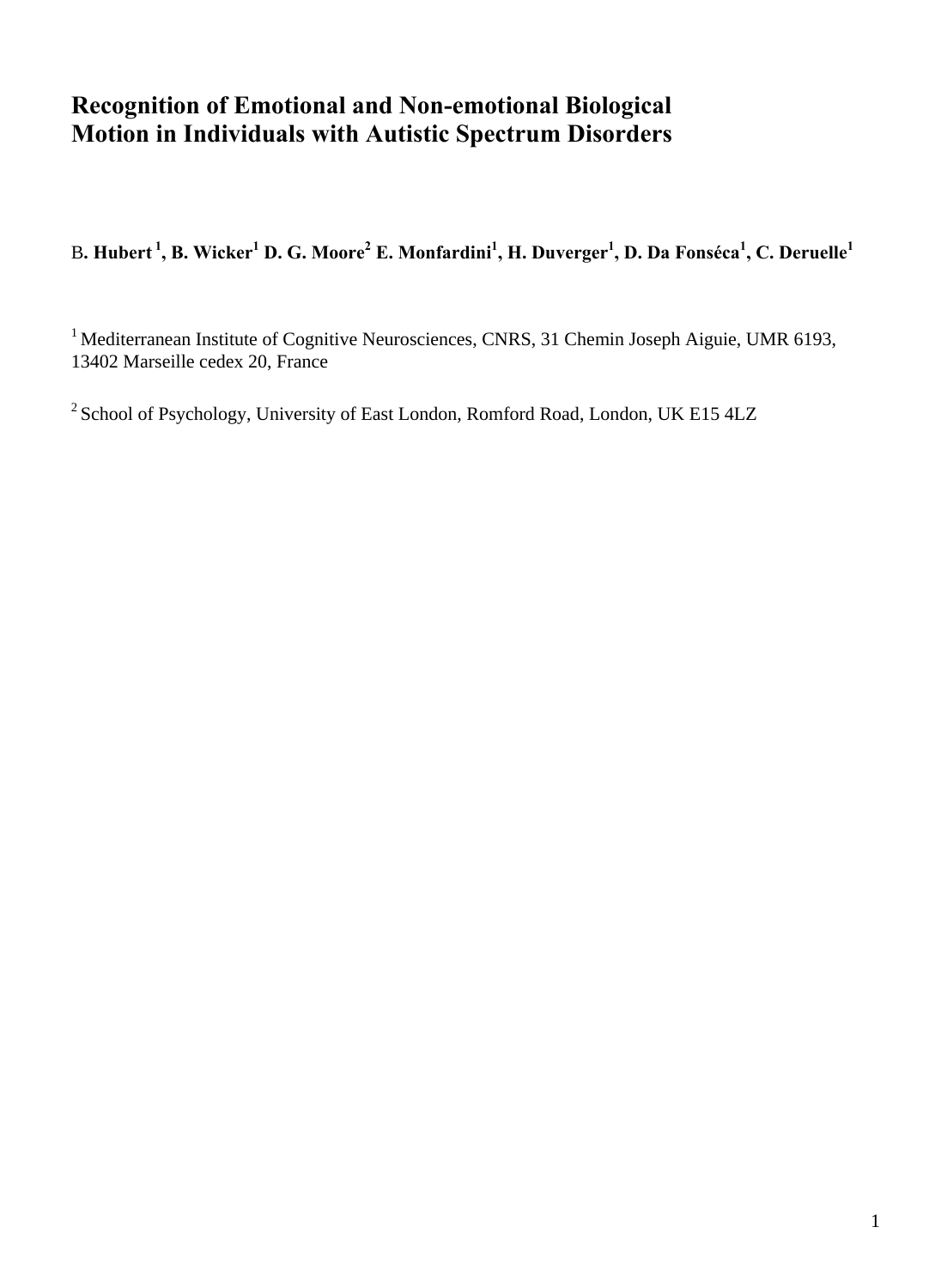**Abstract** 

This study aimed to explore the perception of different components of biological movement in individuals with autism and Asperger syndrome. The ability to recognize a person's actions, subjective states, emotions, and objects conveyed by moving point-light displays was assessed in 19 participants with autism and 19 comparable typical control participants. Results showed that the participants with autism were as able as controls to name point-light displays of non-human objects and human actions. In contrast, they were significantly poorer at labeling emotional displays, suggesting that they are specifically impaired in attending to emotional states. Most studies have highlighted an emotional deficit in facial expression perception; our results extend this hypothesized deficit to the perception and interpretation of whole-body biological movements.

**Keywords:** Biological motion, Emotion, Autism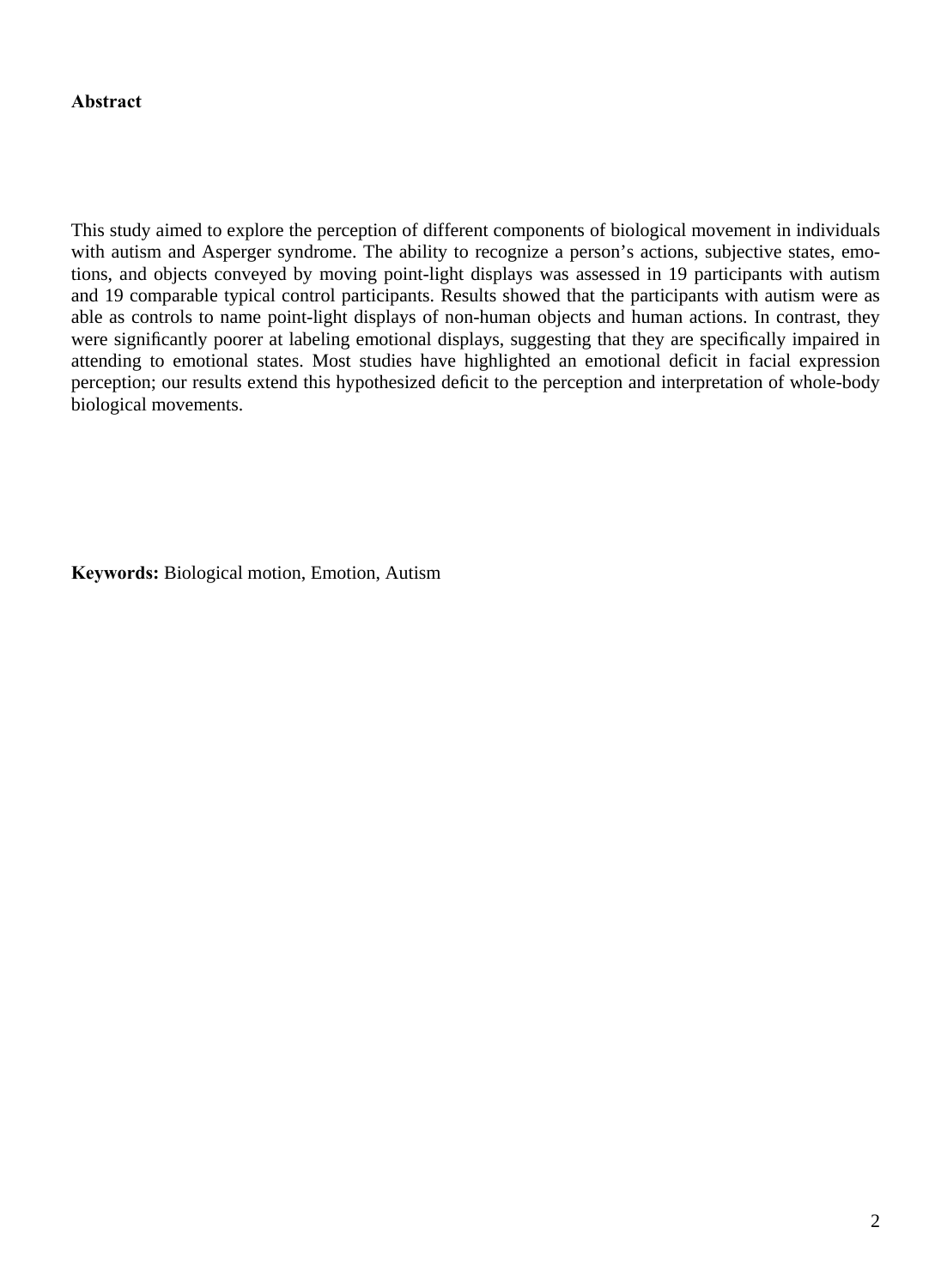#### **Introduction**

Among the major impairments characterizing autistic disorders are deficits in emotional and social interactions (APA, 1994). Social meanings are known to be conveyed by faces but also by the movements of body parts (e.g., Clarke, Bradshaw, Field, Hampson, & Rose, 2005; Johansson, 1973; Pollick, Hill, Calder, & Paterson, 2003). Recognition of biological motion is known to be one of the essential ingredients of human evolutionary survival (Atkinson, Dittrich, Gemmell, & Young, 2004). As a consequence, in the normal population, even when human biological motion is presented solely as the motion of a set of point-lights attached to the joints of an invisible human in a dark room, the perceptual system rapidly and reliably identifies humans and distinguishes this movement from other similar motion patterns (e.g., Johansson, 1973).

Contradictory findings exist on the perception of biological motion by the people with autistic spectrum disorders (ASD). Blake, Turner, Smoski, Pozdol, and Stone (2003) presented participants with point-light displays which represented a human person engaged in actions such as throwing, jumping and kicking or out-of phase, scrambled, and thereby meaningless, versions of these original actions. Performance of children with autism aged from 8 to 10 years was compared to that of typically developing children matched on mental age. Children were asked to decide whether the display represented a person or not. Findings indicated that, compared to typically developing controls, children with autism were impaired in discriminating human from scrambled motion in point-light displays, while being similar in their performance on another visual discrimination task.

In contrast, Moore, Hobson, and Lee (1997) found similarities between children with and without autism in their basic perception of point-light displays alongside other intriguing differences. In a first experiment, they used point-light displays representing a walking human or moving objects (a rotating chair, rolling ball, moving bicycle, and a pair of scissors) to investigate the minimum exposure time required for the naı¨ve participants to recognize the point-light displays of people and familiar objects. For each type of display participants were presented with a sequence of brief video clips of increasing durations. After each clip participants were asked to say what was represented by the display. The duration of the clips were incrementally increased up to the point of correct recognition. Results showed that children with autism [mean chronological age  $(CA) = 14.1$  years; mean verbal mental age: 7:11 years] were as able as non-autistic children with learning disabilities matched on verbal mental age and CA in recognizing point-light displays of walking people or moving objects, even after very brief exposures of less than that of half a second. This finding seems to contradict those of Blake et al. (2003).

The discrepancy between these data could originate from differences in the methods. Whereas Moore et al. (1997) used a task that required participants to identify from brief video clips an object or a person only once, Blake et al. (2003) employed a task in which participants had to discriminate over many trials between 1 s clips of point-light displays of a person or a scrambled version of a display. It may be that the identification task used by Moore et al. makes fewer attentional demands on children with autism than the prolonged discrimination task used by Blake et al. Unfortunately, as the control task used by Blake was very different from the target task, and their control group was not intelligence quotient (IQ)-comparable, it is not possible to discount effects that IQ-related information processing abilities might have had on the PLD task performance of the autistic children. Another explanation could rest in the different age range of the autistic participants in the two studies, participants being younger in the Blake et al. (2003) than in the Moore et al. (1997) study. It may be that the ability to recognize and discriminate between human and nonhuman point-light displays improves with age.

Interestingly, in two further experiments, Moore et al. evaluated the ability of the same participants to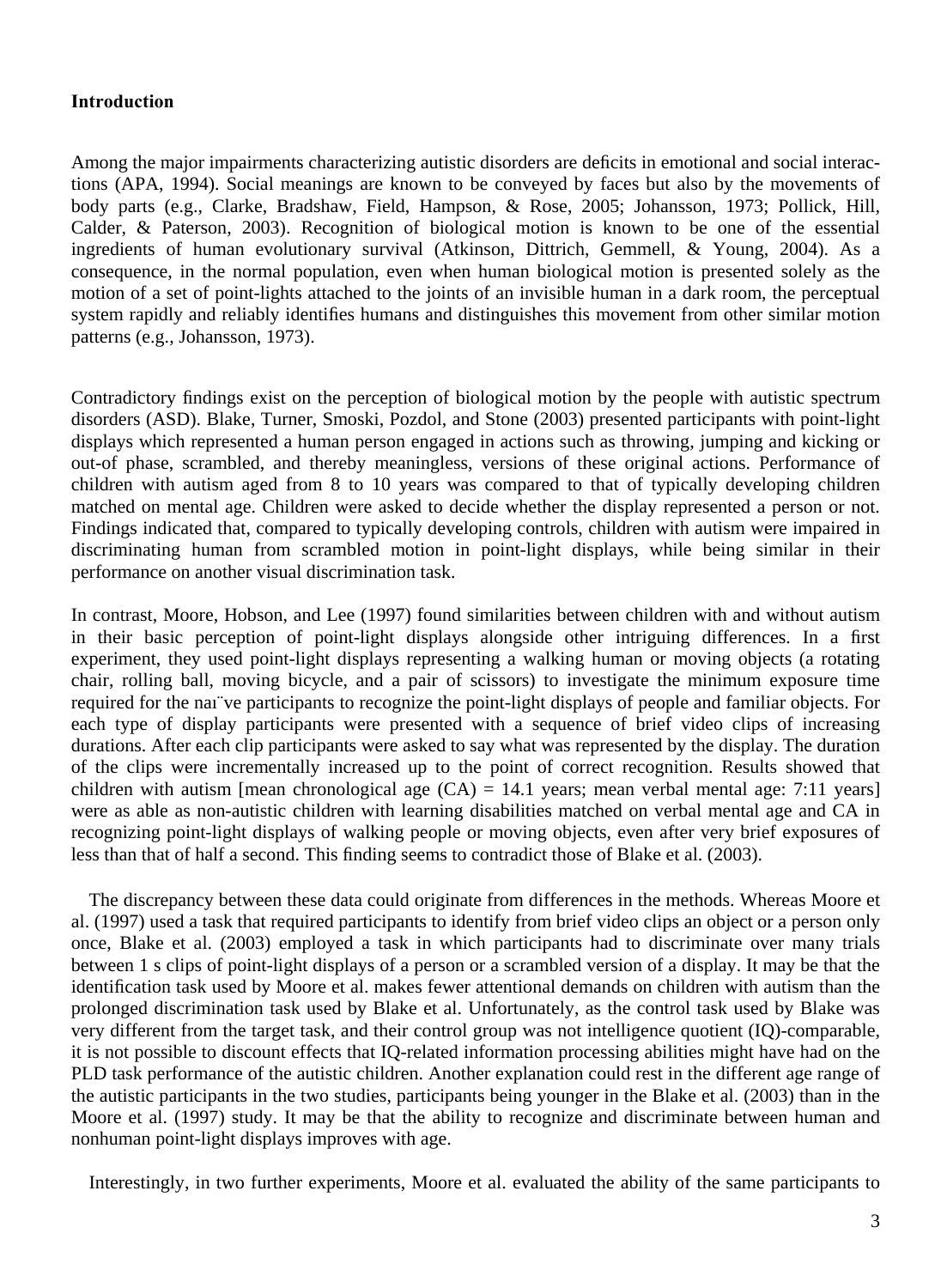spontaneously describe five displays of a person showing happiness, anger, sadness, fear, and surprise in terms of the emotions depicted when just asked to say what was happening (Experiment 2); and then explicitly asked participants to say what people were doing when presented with point-light display that depicted ten actions (e.g., kicking, running, hopping, clapping, walking), and to say how the 'person was feeling' when shown the five emotional displays again along with five displays of other subjective states (i.e., cold, hurt, tired, itchy, bored—Experiment 3). Results revealed that while performance in naming simple actions such as running and walking was the same for the autistic and non-autistic mentally retarded controls, the children with autism were much poorer than the control groups in spontaneously referring to emotional states in Experiment 2 and also in naming emotional and subjective states when asked to do so in Experiment 3. Taken together, the results from Moore et al. (1997) suggest that sensitivity to biological motion and abilities to extract global coherence may have developed sufficiently in older autistic individuals to extract some meaning from these displays, but that there are still specific impairments in spontaneously commenting on the emotional and subjective states depicted.

Note that only children were tested in these studies and no data is available, to our knowledge, on the evolution of these competences in the autistic adult population. Yet, evidence of increasing abilities in recognition of simple actions in point-light displays with age comes from the comparison between Moore et al. and Blake et al. studies. Also in a similar vein, recent data have reported that perceptual abilities that may be involved in the recognition of point-light displays (such as configural visual processing) evolve with CA in autistic pathology (e.g., Deruelle, Rondan, Gepner, & Tardif, 2004; Rondan & Deruelle, 2004, 2005). Moreover, the understanding of communicative aspects of other's body movements is one of the symptoms that appears to improve the most between childhood and adulthood in people with autistic pathology (e.g., Fecteau, Mottron, Berthiaume, & Burack, 2003).

For all these reasons, it could be hypothesized that perceptual abilities involved in processing all types of human point-light displays will increase with age in the autistic population, with the performance of adults with autism reaching a similar level to that of adults without autism. If, however, similar problems are found for processing bodily movements as for faces (e.g., Hobson, Ouston, & Lee, 1988), adults with autism may show some specific problems with the perception of emotions and subjective states in bodily movements. Consequently, improvement with age may occur more for the recognition of basic actions in human point-light displays than for the recognition of emotional and subjective states. Alternatively, if, as Blake et al. (2003) propose, all abilities for the perception of human movement are impaired in people with autism, then one might expect poorer abilities in the perception of all types of human point-light displays relative to controls, but expect the perception of non-human point-light displays of non-human objects to be relatively unimpaired and similar to that of mental age controls.

Our study used a similar experimental paradigm to that of Moore et al. (1997) and aimed (1) to verify whether the recognition of basic human actions in point-light displays is intact or not in adults with autism and (2) to ascertain if the perception of point-light movements expressing emotional and subjective states is specifically impaired relative to the perception of simple actions in adult participants and shows the same pattern as found by Moore et al. for younger participants with autism. Note that only high functioning individuals with autism and Asperger syndrome were included in this study as it was necessary to have a reasonable level of language to be able to complete the task.

# **Method**

# **Participants**

Two experimental groups participated in this study. The first group included 19 high functioning adolescents and adults with autism or with Asperger syndrome (mean age  $= 21$  years 6 months,  $SD = 6$  years 1 month) ranging from 15 to 34 years. They will hereby be designated as the group of individuals with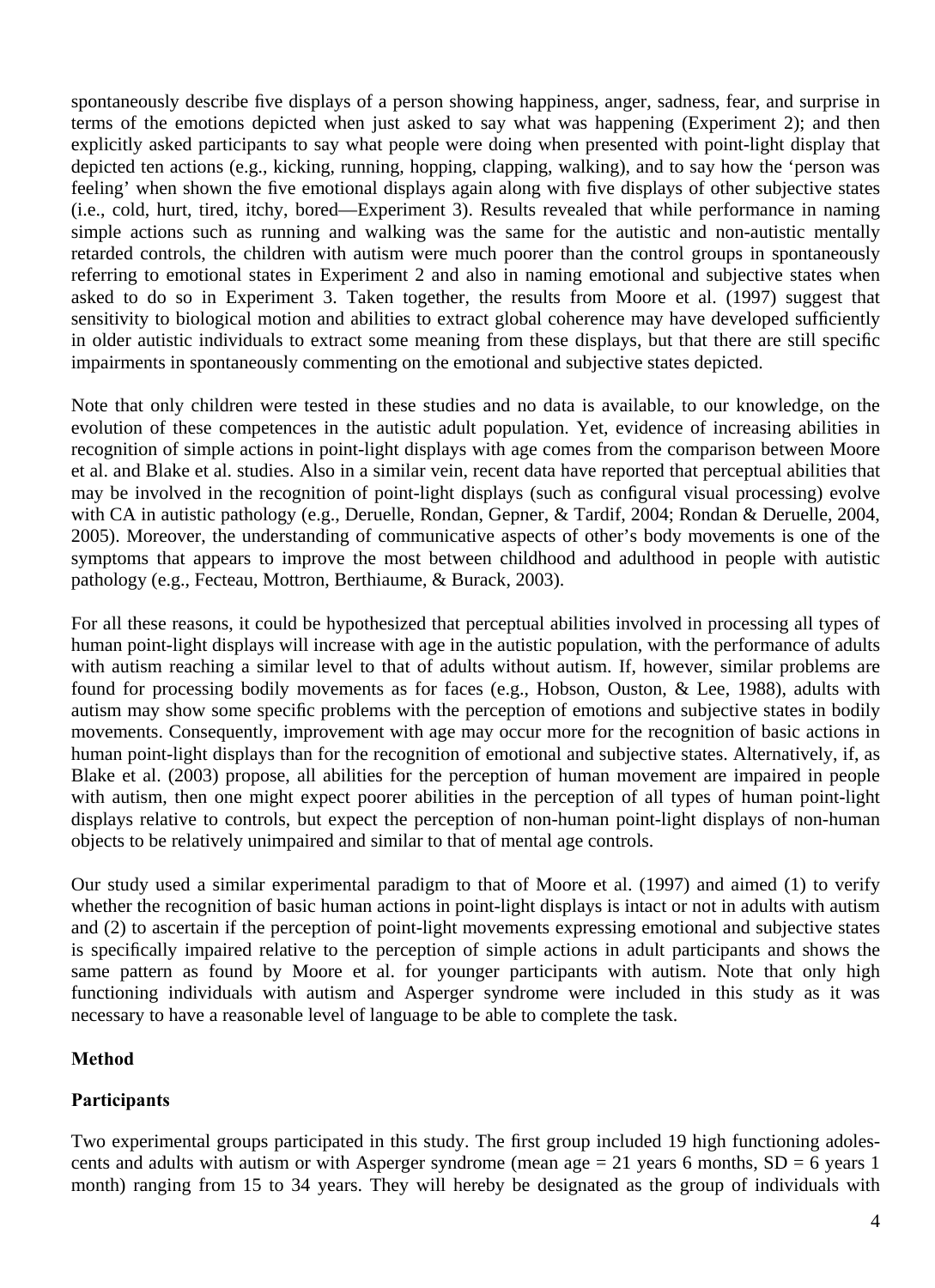ASD. They were diagnosed according to the DSM-IV (APA, 1994) and/or the ADI-R  $\bigcup_{i=1}^{1}$  (Lord, Rutter, & Le Couteur, 1994) criteria for autism. The ASSQ scale (Ehlers, Gillberg, & Wing, 1999) defined 15 participants with Asperger syndrome and four as high-functioning autistic individuals. IQ scores were measured with the WAIS-R or the WISC-R (Wechsler, 1981, 1996) and ranged from 60 to 112 (mean = 83.3;  $SD = 15.9$ ). There were 17 men and two women. None of them had known associated medical disorders at the time of testing and visual examination was found to be normal. As the mean score of IQs were in the normal range, the ASD participants were individually matched to a control group of 19 typically developing individuals on the basis of gender and CA (mean age  $= 24$  years; 4 months,  $SD = 8$ ) years; 6 months).

## **Tasks and stimuli**

Tasks and stimuli were similar to those used in Moore et al. (1997, Experiments 2 and 3). Stimuli were video clips each of 5 s duration showing dynamic point-lights displays of an actor performing 10 actions, five subjective states, and five emotional actions (see Table 1). Five movies of manipulated point-light displays of objects were also presented. These were taken from  $1$  Moore et al. (1994) and Moore (1994) and are described in Table 1.

## **Procedure**

Participants were individually tested, in a quiet room at the National Centre for Scientific Research Office. They were seated in front of a TV monitor used for the presentation of the stimuli. Participants were asked to watch the movies and to describe orally what was happening. Verbal answers were recorded by the experimenter. Responses were scored as correct if participants accurately captured the actions and states portrayed by the point-light displays or provided a word that approximated the action or state. In the emotion condition, responses were scored as correct if they captured the emotional experience. Each subject underwent a total of 25 trials: 10 in the action condition (Act), five in the Subjective states condition (Subj), five in the emotional states condition (Em), and five in the object condition (Obj). The order of trials presentation was randomized for each subject.

#### **Results**

 $\overline{a}$ 

Table 2 shows the mean percentage of correct responses made by the two groups in the four conditions.

Table 1 List of the actions, subjective states, emotional states, and objects used (see Moore et al. 1997 for detailed descriptions)

| Conditions | Actions/states                                                            |  |
|------------|---------------------------------------------------------------------------|--|
| Action     | Lifting<br>Hopping<br>Kicking<br>Jumping<br>Pushing<br>Digging<br>Sitting |  |
|            | Climbing                                                                  |  |

<span id="page-5-0"></span><sup>1</sup> A neuropsychologist (CR) and a physician (H.D,  $5<sup>th</sup>$  author) conducted the ADI-R interview.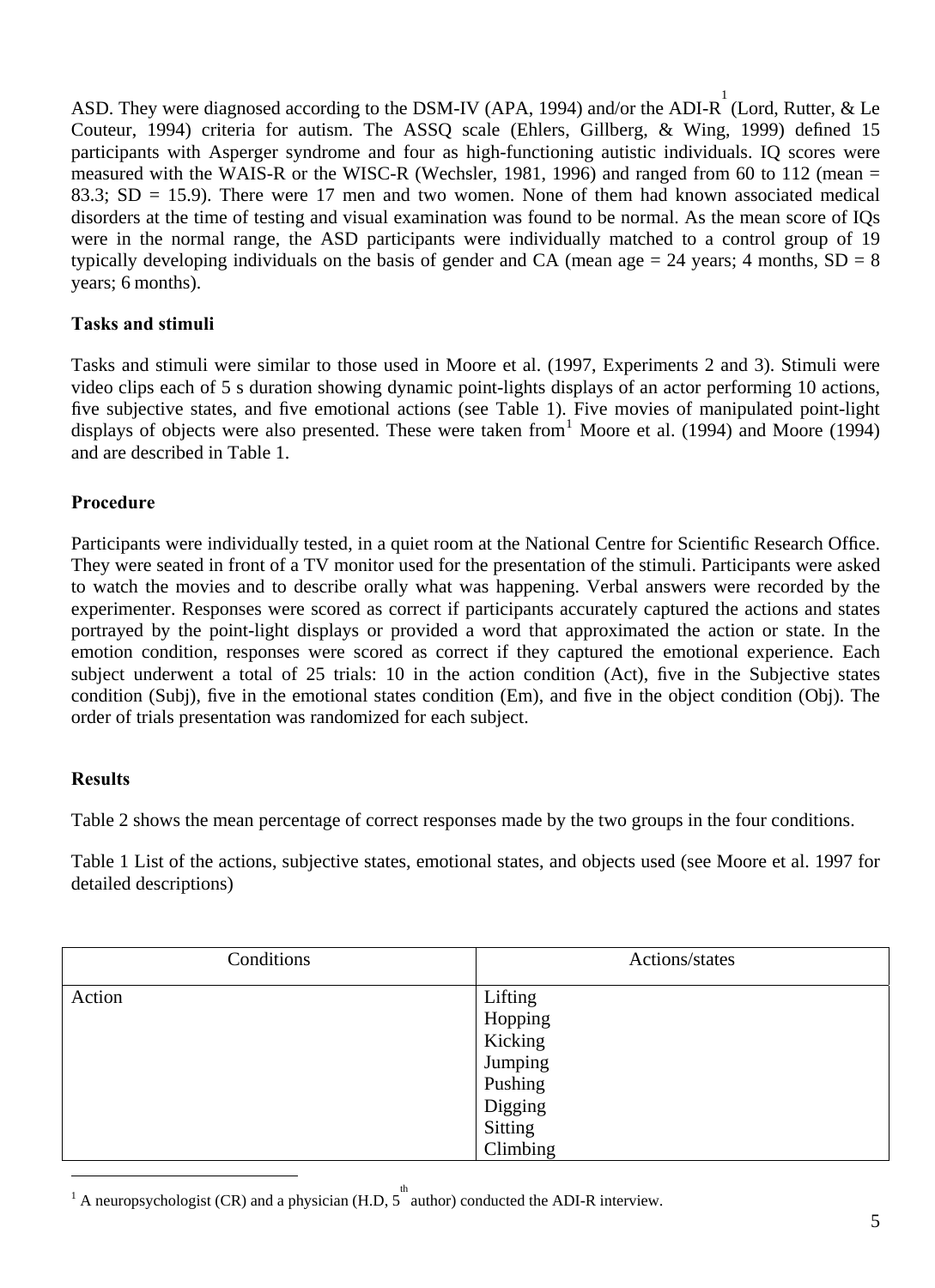|                         | Running                                     |  |
|-------------------------|---------------------------------------------|--|
|                         | Clapping                                    |  |
|                         |                                             |  |
| Subjective states       | Itchy                                       |  |
|                         | <b>Bored</b>                                |  |
|                         | Tired                                       |  |
|                         | Cold                                        |  |
|                         | Hurt                                        |  |
| <b>Emotional states</b> | Surprised                                   |  |
|                         | Sad                                         |  |
|                         | Frightened                                  |  |
|                         | Angry                                       |  |
|                         | Happy                                       |  |
| Object                  | <b>Ball</b> rotating                        |  |
|                         | Kitchen scales moving as a weight was added |  |
|                         | Ironing board opened up and closed          |  |
|                         | Dustpan and brush sweeping                  |  |
|                         | Saw in action                               |  |

Table 2 Mean percentage of correct responses and standard deviation in the ASD and typically developing control groups for each condition

| Group           | Conditions                 |                            |                             |                                |
|-----------------|----------------------------|----------------------------|-----------------------------|--------------------------------|
|                 | $Act(\pm SD)$              | Obj $(\pm SD)$             | Subj $(\pm SD)$             | $Em (\pm SD)$                  |
| ASD<br>Controls | 79.25 (20.4)<br>92.84(8.3) | 61.42(26.5)<br>61.42(18.3) | 51.17(27.3)<br>89.27 (10.5) | 31.42(25.6)<br>$77.14(15.4)$ * |
|                 |                            |                            |                             |                                |

ASD autistic spectrum disorders, Act actions, Obj objects, Subj subjective states, Em emotional states, SD standard deviation \*Significant difference between groups  $(p < .05)$ 

A 2 x 4 ANOVA with Group (ASD vs. Control) as a between subjects factor and condition (actions, subjective states, emotions, objects) as a within-subjects factor was conducted using the percentage of correct responses as the dependent variable. Main effects of both group and condition were found to be significant (respectively,  $F_{(1,108)} = 12.5$ , p < .005;  $F_{(3,108)} = 24.5$  p < .001). There was also a significant group by condition interaction ( $F_{(3,108)} = 8.3$ , p < .001). Further analyses of this interaction were conducted with post hoc Tukey tests. A significant group difference was found for the emotion condition only ( $p <$ .05), whereas ASD and control groups performed equally well in action, subjective states, and object conditions (see Table 2) ( $p > .05$ ). In addition, within the ASD group, performance in the emotional states condition was significantly poorer than in the action ( $p < .001$ ) and object conditions ( $p < .05$ ). In contrast, within the control group, performances in the object condition were significantly lower than in the action, emotion, and subjective states conditions (respectively,  $p < .001$ ,  $p < .05$ , and  $p < .05$ ).

In order to assess possible effect of both age and IQ on performance of the ASD group, an ANCOVA was performed on the percentage of correct responses for the ASD group alone, with condition (actions, subjective states, emotions, objects) as a within-subjects factor and with CA and IQ as covariates. This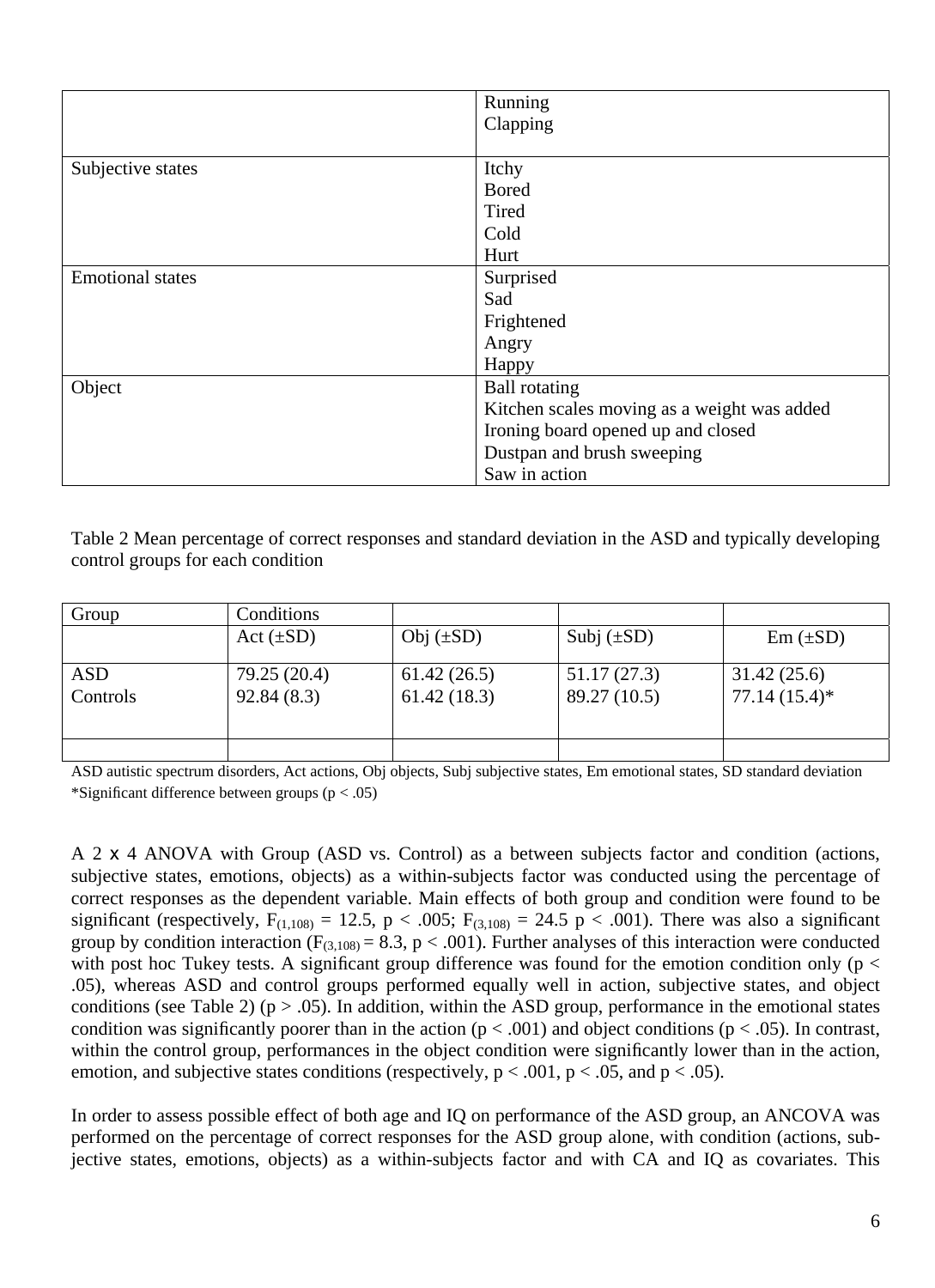analysis revealed no significant effect or interaction of age or IQ on performance across conditions ( $p >$ .05).

### **Discussion**

This study revealed two important findings. First, the ASD group performed as well as the control group in describing the point-light movies depicting simple actions and on those showing manipulated objects. This clearly indicates that adults with autism understood the task demands and were able to perceive point-lights displays as meaningful representations of people or objects. This finding appears in contradiction with the weak central coherence (WCC) theory. This theory argues that people with autism have an inherent bias towards processing parts of stimuli and an inability to integrate these into a gestalt (Frith & Happe´, 1994) with a local bias reported both for non-social stimuli (e.g., Happe´, 1996) and for social stimuli such as faces (e.g., Gross, 2005).

Surprisingly, our group of individuals with autism was perfectly capable of integrating the individual points of the point-light displays into a whole, at least when non-emotional stimuli is involved. These data are in accordance with several other studies showing that global processing of hierarchical stimuli (i.e., the integration of local elements into a coherent whole) is not specifically impaired in people with autism (e.g., Deruelle, Rondan, Gepner, & Fagot, in press; Mottron, Burack, Iarocci, Belleville, & Enns, 2003; Dakin & Frith, 2005 for a review). In these studies, children and adults with ASD performed in the same way as controls on tasks requiring the processing of the global level of hierarchical stimuli. Taken together these findings may help to better delineate the notion of WCC and suggest that under a range of conditions the integration of elements into a coherent whole is not affected in the autistic population. Note, this conclusion was also reached by Moore et al. (1997) whose study with children and adolescents with autism formed the basis for the study reported here.

Second, whereas no significant difference was found between the groups in the action, subjective state, and object conditions, ASD individuals performed significantly worse than controls in the emotion condition, with the adults with autism using fewer emotional words to spontaneously describe the emotional attitudes depicted. For instance, participants with autism would describe the point-light display depicting 'afraid' as: 'someone who walks forwards and then goes back' or 'a person who walks sideways,' or the point-light display depicting 'anger' as 'someone who jumps.' Such descriptions were never given by normal control subjects. Moreover, for the ASD group the number of correct answers was significantly greater for simple actions (79%) than when shown the emotions (31%). Note also that a subsequent detailed examination of the words produced for the action and object conditions showed that the participants with ASD did not differ from the control group either in quality or quantity of words.

These results are in accordance with previous studies that highlighted specific emotional face processing deficits in the autistic population (e.g., Celani, Battacchi, & Arcidiacono, 1999; Hobson et al., 1988). Our results extend these findings to the processing of emotional biological motion. These data also complement those of a set of studies that reported the reduced use of emotional or mental state language in people with autism to describe people attitudes from faces and bodies (e.g., Hobson, Ouston, & Lee, 1989; Moore et al., 1997) and from narrative stories (e.g., Baron-Cohen, Leslie, & Frith, 1986).

This deficit in the ability to describe emotional body actions may be conceptualized in different ways. It is possible that people with autism do not perceive correctly the emotional information contained in the dynamic properties of the movement (the exact same movements done at different speeds for example may convey different social meanings). On the other hand, it is possible that they do perceive adequately the meaning of these dynamic properties, but fail to associate them with the appropriate descriptive words.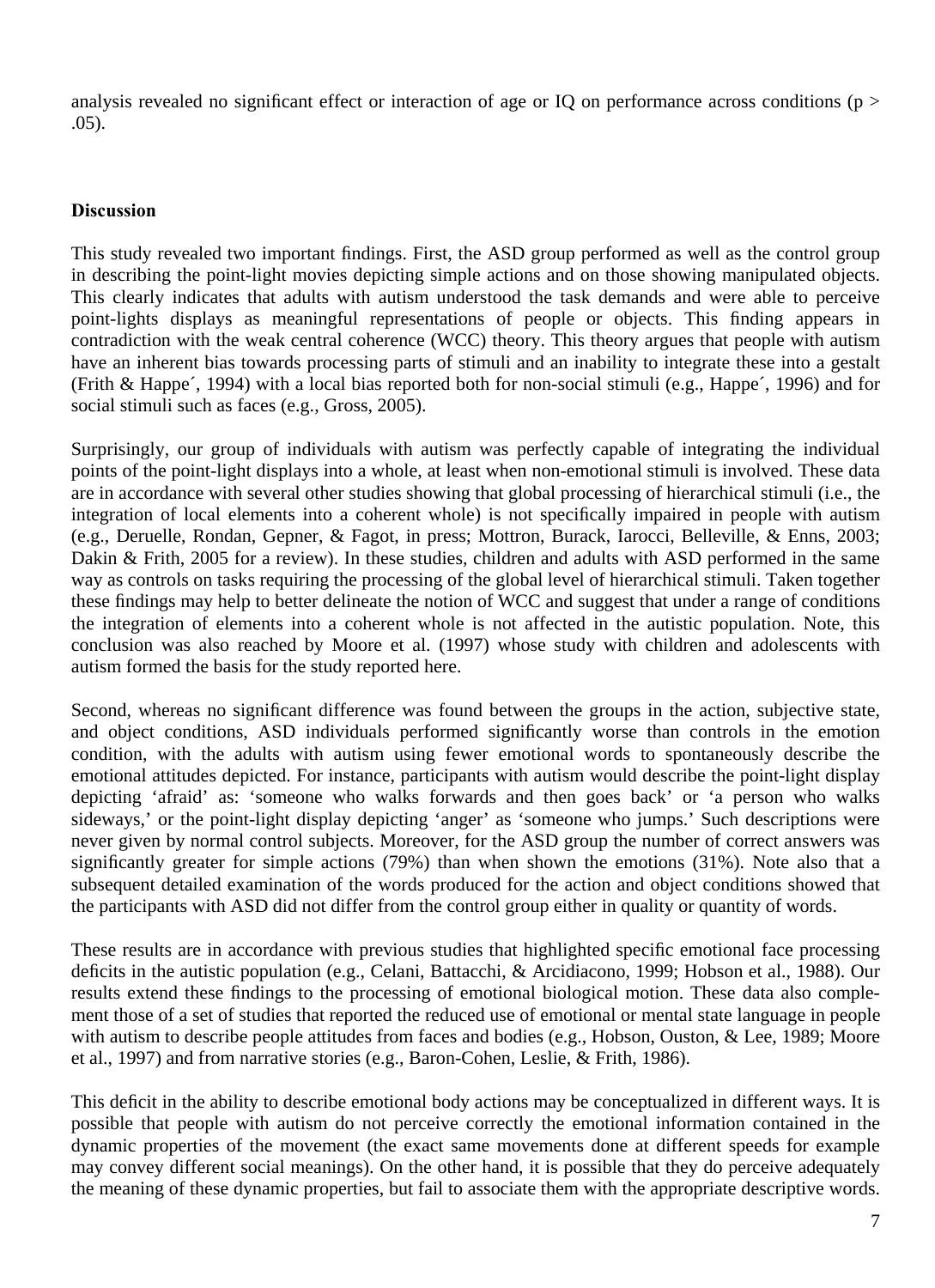This would mean that the deficit is at a semantic rather than a perceptual level. While a semantic deficit cannot entirely be ruled out, our experience of testing participants did not suggest a general semantic problem as ASD participants did not seem to be having any difficulty searching for a particular word, on the contrary, they were very fluent in the way they spontaneously described the emotional displays in terms of basic actions. Furthermore, a majority of the participants tested in this study had a verbal IQ within normal range and seemed to have, when put in other contexts, a reasonable working knowledge of the meanings and concepts associated with the emotional words they failed to use in the present study. Specifically in another recent study the same group of participants who took part in this study were able to explicitly recognize facial emotional expressions of anger and happiness and label them when asked (Hubert et al., in press)<sup>[2](#page-8-0)</sup>

Thus, while in one context these participants can make the association between the appropriate emotional word and an emotional face, they do not seem to do so for bodily actions that depict emotions. While it is possible that the problem these participants have with describing point-light displays could be a lack of flexibility in applying emotional words in other situations; it is just as likely that these findings demonstrate that while people with ASD may be able to learn associations over time between faces and emotional words they may not have a sufficiently deep understanding of emotions to be able to apply this across modalities. Thus, when asked to make spontaneous emotional descriptions of unfamiliar representations of emotions these people have particular difficulties. This study did not allow us to test exactly at which level between action perception and semantic association a deficit lies, but we believe that it is most plausible that although actions may be well perceived and can be described in basic terms, emotional meanings are not well represented by people with autism.

At the developmental level, our study adds crucial information on the stability of these deficits by showing that the findings of Moore et al. (1997) may be extended to adults and adolescents. Although several aspects of visual processing such as configural processing are subject to evolution with age (e.g., Deruelle et al., 2004), emotion identification deficits seem to be characteristic of autism during the lifespan. These impairments are not related to the level of functioning, since both low (Moore et al., 1997) and high functioning (the current study) people with autism exhibited similar deficits in recognizing emotional states from point-light displays.

In everyday life, such a deficit may be crucial. Anecdotally, one of our high-functioning participants with Asperger syndrome who was a director of a factory, when briefed about the test afterwards and shown how it was possible to link a particular movement to a particular internal state, suddenly realized why he was so handicapped in meetings with his employees, and found this test very helpful in explaining to himself his difficulties and was motivated to learn more about this area of functioning. The ability to learn is characteristic of people with high-functioning autism or Asperger syndrome and the use of stimuli such as these may in fact help participants to focus on aspects of bodily movement that they do not normally attend. This in turn may mean that even though it may be difficult for people with autism to analyze the bodily movements of several people simultaneously, communication with one or two interlocutors may be enhanced through training.

These findings allow us to contribute to discussions of cognitive models of autism. Our finding of a preserved ability to integrate the individual points of the displays into a whole clearly raises questions regarding the WCC model of autism. Indeed as already outlined, our data suggest that under some

<span id="page-8-0"></span><sup>&</sup>lt;sup>2</sup><br>Although the Hubert et al. task was administered to the same participants it is unlikely that carry over effects would be responsible for poorer performance. In fact it would be expected to improve performance. In any case only emotionswere used in the Hubert et al. (in press) study and some participants were enrolled in the current task before the Hubert et al. (in press) task.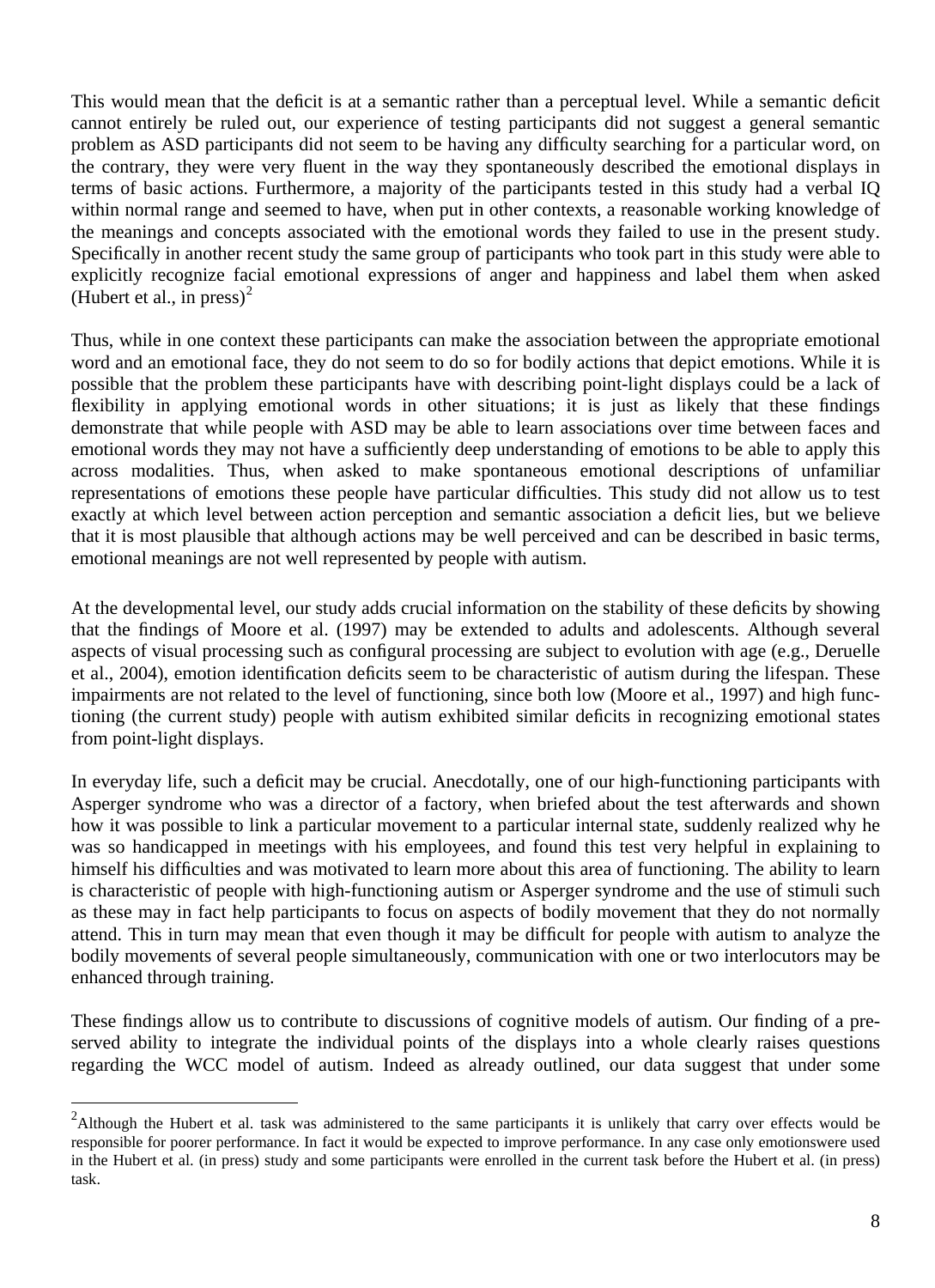circumstances adults with autism do not show a bias towards focusing on parts rather than the whole. Thus, WCC may not be the defining characteristic that underpins the social problems of adults with autism.

A specific emotion deficit is consistent with suggestions of a primary and specific problem for people with autism with emotional engagement with others that may then underpin a range of social and representational problems (Hobson, 1993). However, the findings are also consistent with theoretical frameworks that suggest a widespread empathizing deficit alongside a relative strength in systemizing (Lawson, Baron-Cohen, & Wheelwright, 2004). The adults' performance on the object and actions PLD tasks suggests that adults with autism are proficient in working out the basic 'system' behind the actions depicted in the displays, but may have problems when going beyond these basic meanings and understanding the emotions and engaging in 'empathizing' or in recognizing and dealing with the greater depths of the system (Lawson, 2003). The results also do not preclude the possibility that the ASD adults' lack of propensity for naming the subjective and emotional states of the people depicted by the PLDs could reflect general problems in engaging with mental content—although note that the displays did not represent specific desires or beliefs. Alternatively, this could reflect executive function problems that impair capacities for disengaging from the actions depicted by the displays. Further studies are required to determine the extent to which the specific performance problems found here in perceiving the emotional and subjective states in human PLDs are functionally related to empathizing, mentalizing, executive function, and depth accessibility, and whether these deficits are representative of a primary emotion recognition problem.

#### **Acknowledgments**

Authors are especially indebted to the autistic and control adults and adolescents who participated in this study. This research was funded by a grant from France Telecom to BW and by SEDSU (FP6-2003- NEST-PATH).

#### **References**

American Psychiatric Association. (1994). Diagnostic and Statistical Manual of Mental Disorders, 4th ed. (DSM-IV). Washington, DC: American Psychiatric Association.

Atkinson A.P., Dittrich W.H., Gemmell A.J., & Young, A.W. (2004). Emotion perception from dynamic and static body expressions in point-light and full-light displays. Perception, 33, 717–746.

Baron-Cohen, S., Leslie, A.M., & Frith, U. (1986). Mechanical, behavioural and intentional understanding of picture stories in autistic children. British Journal of Developmental Psychology, 4, 113–125.

Blake, R., Turner, L.M., Smoski, M.J., Pozdol, S.L., & Stone, W.L. (2003). Visual recognition of biological motion is impaired in children with autism. Psychological Science, 14, 151–157.

Castelli, F., Frith, C., Happe´, F., & Frith, U. (2002). Autism, Asperger syndrome and brain mechanisms for the attribution of mental states to animated shapes. Brain, 125, 1839– 1849.

Celani, G., Battacchi, M.W., & Arcidiacono, L. (1999). The understanding of the emotional meaning of facial expressions in people with autism. Journal of Autism and Developmental Disorders, 29, 57–66.

Clarke, T.J., Bradshaw, M.F., Field, D.T., Hampson, S.E., & Rose, D. (2005). The perception of emotion from body movement in point-light displays of interpersonal dialogue. Perception, 34, 1171–1180.

Dakin, S., & Frith, U. (2005). Vagaries of visual perception in autism. Neuron, 48, 497–507.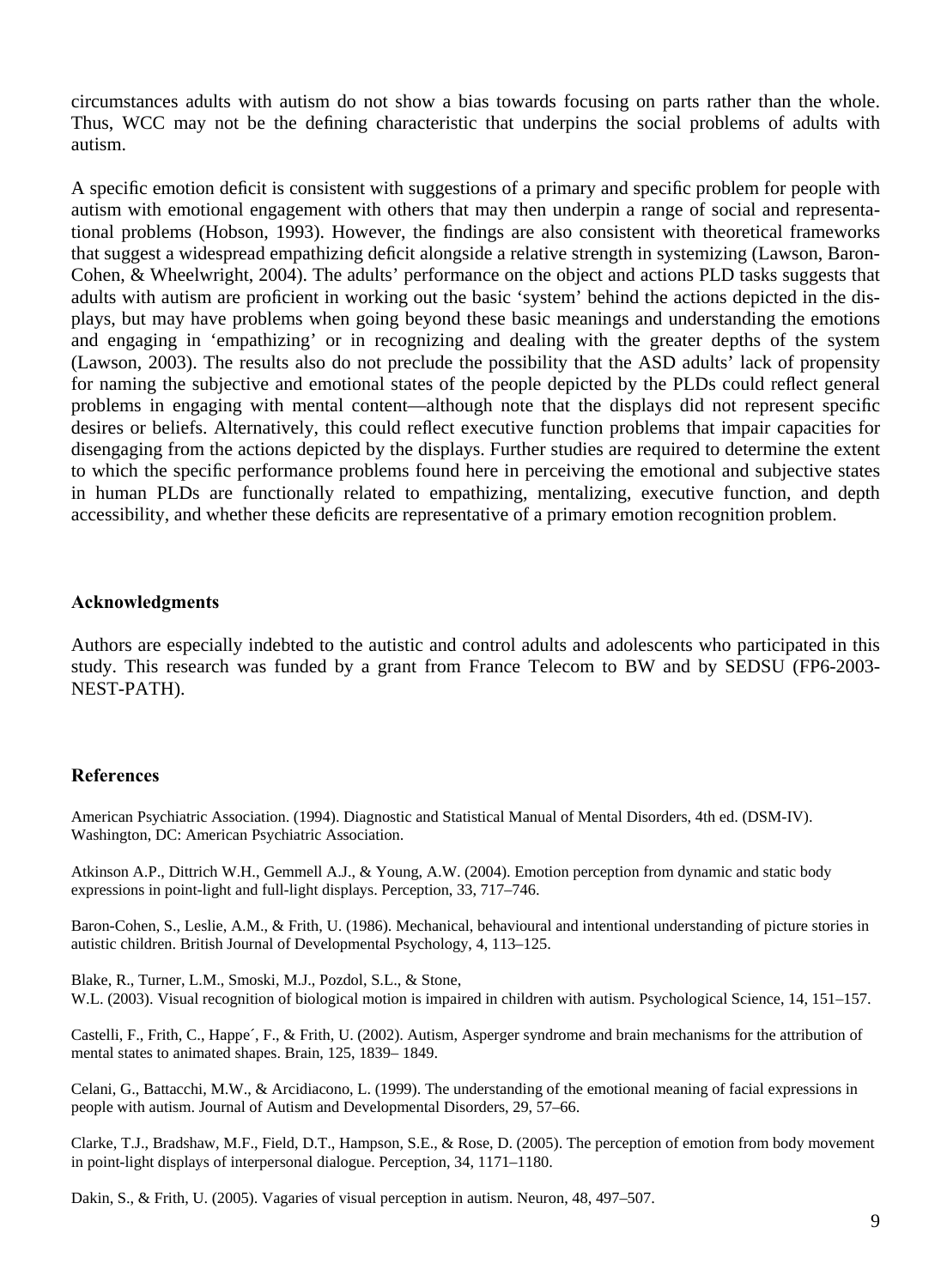Deruelle, C., Rondan, C., Gepner, B., & Fagot, J. (in press). Processing of compound visual stimuli by children with autism and Asperger syndrome. International Journal of Psychology.

Deruelle, C., Rondan, C., Gepner, B., & Tardif, C. (2004). Spatial frequency and face processing in children with autism and Asperger syndrome. Journal of Autism and Developmental Disorders, 34, 199–210.

Ehlers, S., Gillberg, C., & Wing, L. (1999). A screening questionnaire for Asperger syndrome and other high-functioning autism spectrum disorders in school age children. Journal of Autism and Developmental Disorders, 29, 129–141.

Fecteau, S., Mottron, L., Berthiaume, C., & Burack, J.A. (2003). Developmental changes of autistic symptoms. Autism, 7, 255– 268.

Frith, U., & Happe´, F. (1994). Autism: Beyond ''theory of mind''. Cognition, 50, 115–132.

Gross, T.F. (2005). Global-local precedence in the perception of facial age and emotional expression by children with autism and other developmental disabilities. Journal of Autism and Developmental Disorders.

Grossman, E.D., Battelli, L., & Pascual-Leone, A. (2005). Repetitive TMS over posterior STS disrupts perception of biological motion. Vision Research, 45, 2847–2853.

Happe´, F.G. (1996). Studying weak central coherence at low levels: Children with autism do not succumb to visual illusions: A research note. Journal of Child Psychiatry and Psychology, 37, 873–877.

Hobson, R.P. (1993). Autism and the development of mind. Hove, UK: LEA.

Hobson, R.P., Ouston, J., & Lee, A. (1988). Emotion recognition in autism: Coordinating faces and voices. Psychological Medicine, 18, 911–923.

Hobson, R.P., Ouston, J., & Lee, A. (1989). Recognition of emotion by mentally retarded adolescents and young adults. American Journal of Mental Retardation, 93, 434–443.

Hubert, B.E., Wicker, B., Monfardini, E., & Deruelle, C. (in press). Electrodermal reactivity to emotion processing in adults with autistic disorders. Autism.

Jellema, T., Baker, C.I., Wicker, B., & Perrett, D.I. (2000). Neural representation for the perception of the intentionality of actions. Brain and Cognition, 44, 280–302.

Johansson, G. (1973). Visual perception or biological motion and a model for its analysis. Perception and Psychophysics, 14, 201–211.

Lawson, J. (2003). Depth accessibility difficulties: An alternative conceptualisation of autism spectrum conditions. Journal for the Theory of Social Behaviour, 33 (2), 189–201.

Lawson, J., Baron-Cohen, S., & Wheelwright, S. (2004). Empathising and systemising in adults with and without Asperger syndrome. Journal of Autism and Developmental Disorders, 34 (3), 301-310.

Lord, C., Rutter, M., & Le Couteur, A. (1994). Autism diagnostic interview-revised: A revised version of a diagnostic interview for caregivers of individuals with possible pervasive developmental disorders. Journal of Autism and Developmental Disorders, 24, 659–685.

Moore, D.G. (1994). The nature of person perception: Experimental investigations with mentally retarded and non-retarded children. Unpublished PhD Thesis, London: University College.

Moore, D.G., Hobson, R.P., & Lee, A. (1997). Components of person perception: An investigation with autistic, non-autistic retarded and typically developing children and adolescents. British Journal of Developmental Psychology, 15, 401–423.

Mottron, K.L., Burack, J.A., Iarocci, G., Belleville, S., & Enns, J.T. (2003). Locally oriented perception with an intact global processing among adolescents with high-functioning autism: Evidence from multiple paradigms. Journal of Child Psychology and Psychiatry, 44, 904–913.